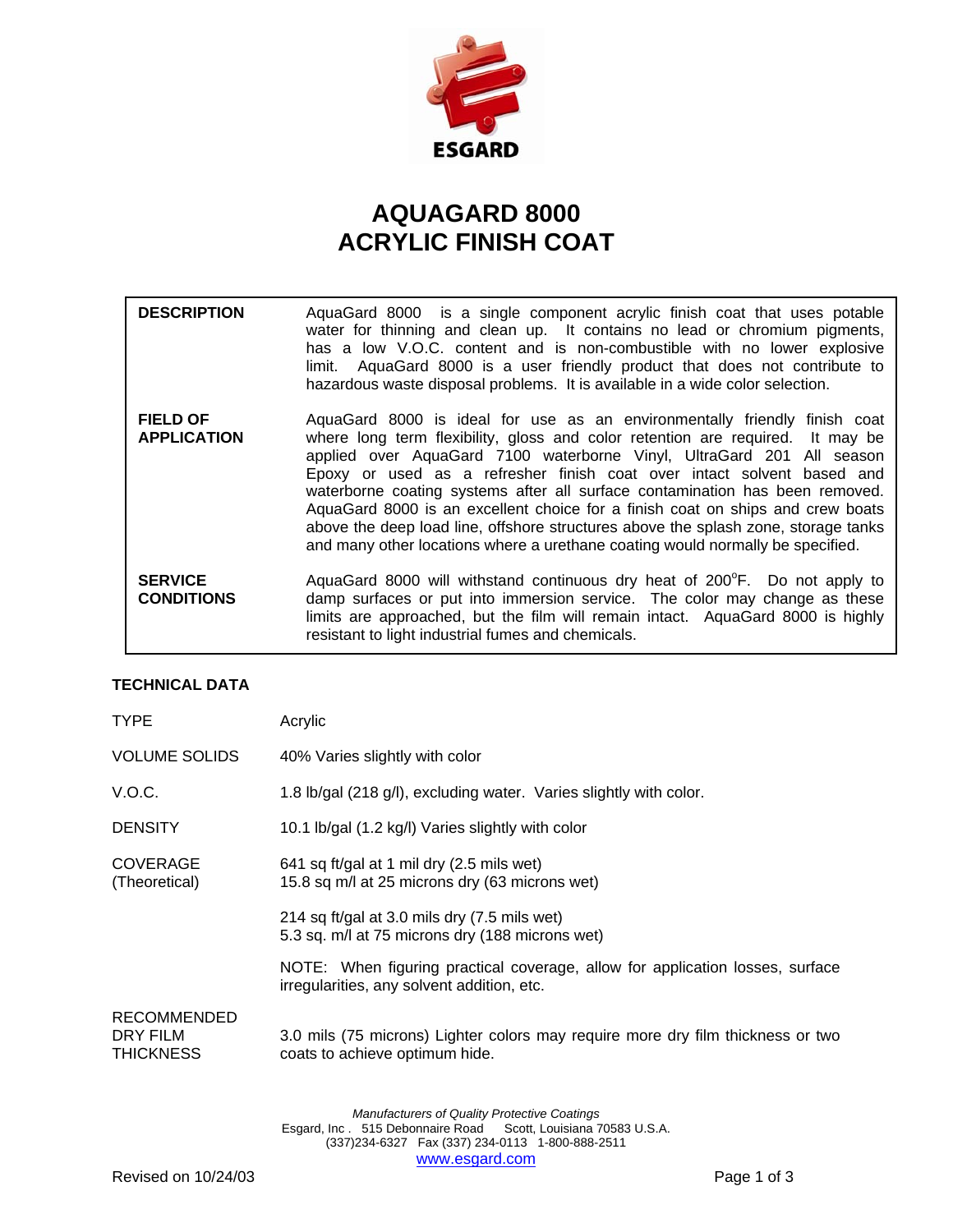

| DRY TIME @ 3 MILS       | To touch:  | 1 Hour   |
|-------------------------|------------|----------|
| <b>DFT, 80EF (27EC)</b> | To recoat  | 24 Hours |
| 65% R.H.                | Final cure | 7 Days   |

NOTE: Allow longer drying times under cooler or more humid conditions. At  $80^{\circ}$ F(27 $^{\circ}$ C), AquaGard 8000 will withstand rain after 3 hours dry time.

- **SURFACE** Remove any contamination with a detergent wash followed by a fresh water **PREPARATION** rinsed and allow drying in accordance with SSPC-SP1-82. Apply over clean, dry, properly primed or prepared ferrous and galvanized metal, aluminum, and masonry surfaces. For application over existing coatings, dull all glossy areas by sanding or other methods. On polyurethane coated areas, it may be necessary to apply a primer tie coat to ensure that proper adhesion is achieved. A test patch is always recommended to check adhesion to existing coatings.
- **APPLICATION** Equipment that sweats must be taken out of service for at least 24 hours **CONDITIONS** following application of AquaGard 8000 to prevent blistering. Do not apply if the surface, coating or ambient temperature is below  $50^{\circ}$ F (10 $^{\circ}$ C). In addition, the surface temperature should be a least  $5^{\circ}F$  (3 $^{\circ}C$ ) above the dew point. Relative humidity should not be greater than 85% during application.

**APPLICATION** Mix - Thoroughly stir with a power mixer to insure all pigment is suspended.

Thin - Thinning is normally not required for spray application. However, up to 6 oz. of potable water per gallon may be added for brushing and rolling or special conditions.

Spray - Use suitable conventional or airless spray equipment. Flush equipment with potable water prior to use. The following equipment has been found to be adequate.

Conventional: Pressure pot should have an oil/water trap, double regulators, and minimum 3/8" I.D. fluid and air hose. Gun should be a DeVilbiss with an "E" tip and #78 air cap, or Binks with #66 set up.

Airless: Use Graco Bulldog 30:1 or equal with Teflon packing and minimum 3/8" I.D. fluid hose stainless steel .411-.413 fluid tip and a stainless steel airless spray gun such as a Binks 700 or equal. Fluid tip pressure should be 2400-2600 p.s.i.

Brush - Apply AquaGard 8000 with clean quality paint brush.

Roll - Apply AquaGard 8000 with a quality short nap (3/16" - 1/4") roller with a woven pile and phenolic core. A solvent resistant foam roller provides an excellent finish.